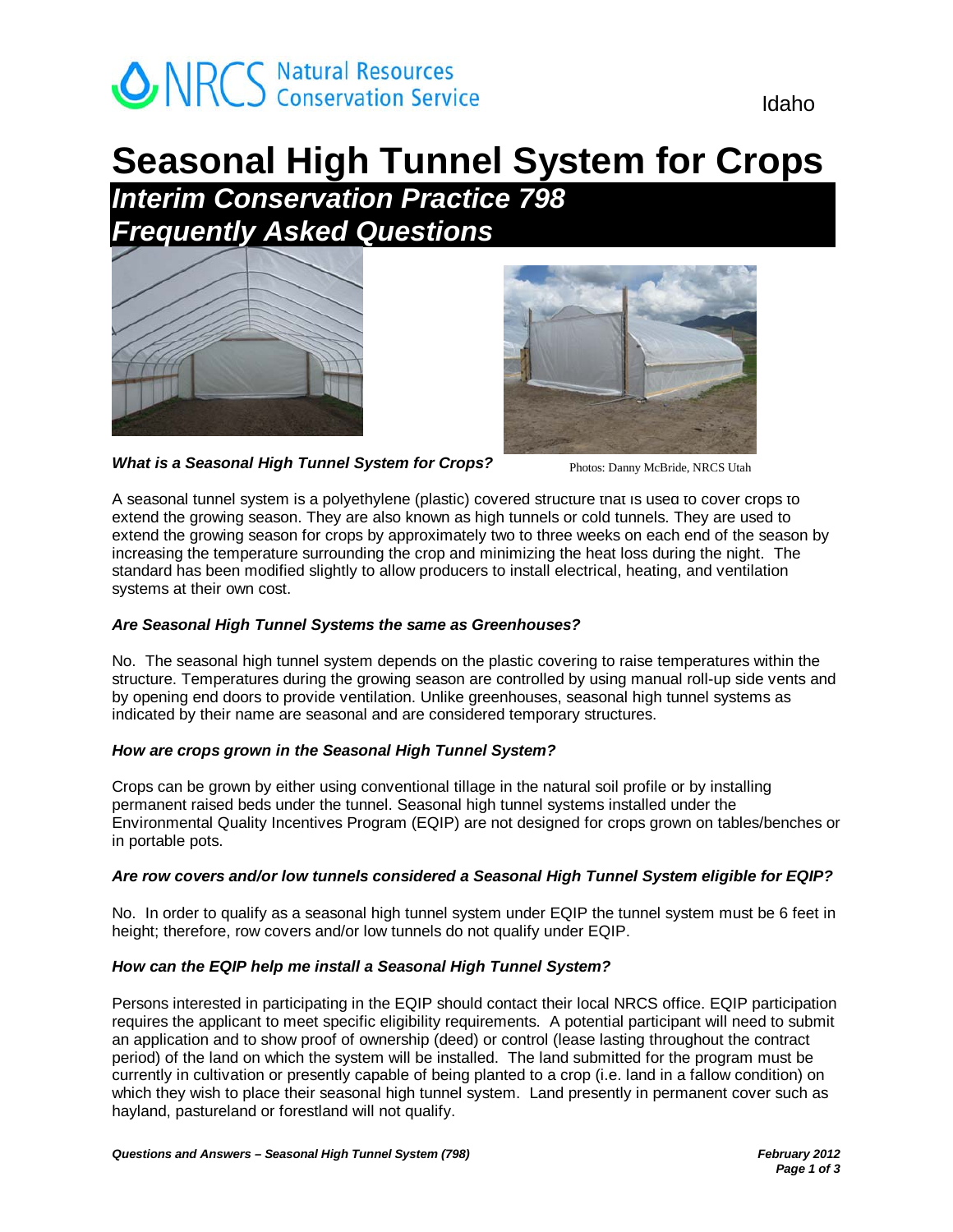# **ONRCS** Natural Resources<br> **Idaho**<br>
Idaho

Applicants will work with NRCS to finalize the details of the application before the application is submitted for ranking and funding consideration. Applications selected for funding will proceed into the contracting phase. Program contracts will be developed that outline practices to be installed, payment rates, schedule for installation and operation and maintenance requirements. EQIP payments cannot be received for practices installed prior to contract approval. The local NRCS office can provide detailed program and contracting requirements for the EQIP program as this fact sheet is general in nature.

### *What are the structure requirements for a Seasonal High Tunnel System under EQIP?*

Under EQIP the seasonal high tunnel system must be obtained as a pre-fabricated kit directly from the manufacturer or from a supplier. The frame shall be constructed of metal, wood, or durable plastic and be at least 6 feet in height. The plastic cover must be, at a minimum, a 6-mil greenhouse-grade, UV resistant polyethylene. Individuals must work closely with their manufacturer or supplier to plan, design and construct the structure in accordance with the manufacturer's specific recommendations.

When selecting a kit individuals should consider factors such as structure design strength for snow and wind loads, the type of anchoring system required, the strength and thickness of the polyethylene cover provided with the kit, venting method (roll-up or drop-down sides) and warranties provided on the frame or covering. Reputable manufacturers and suppliers should be able to provide this information for the seasonal high tunnel systems that they sell. Individuals should look for manufacturers that offer kits providing warranties of 4 years for the plastic covering and 10 years for the frame structure. Information regarding snow and wind zones can be obtained from your NRCS office.

#### *How do I find a manufacturer or supplier of Seasonal High Tunnel Systems?*

Start local. Many local farm, building or greenhouse suppliers may sell kits.

Use the internet. One of the easiest ways to find a manufacturer or supplier of seasonal high tunnel systems is to use an internet search engine by searching on the key words: High Tunnel and following the links returned. Another good place to find links to manufacturers or suppliers is to visit high tunnel information websites such as **http://www.hightunnels.org/** and follow their links to find manufacturers or suppliers. Look for manufacturers that specifically design high tunnels for use in western states that have snow and wind loads similar to those found in Idaho.

#### *What size Seasonal High Tunnel Systems are available?*

Systems are available as "kits" in all sizes and dimensions. Under EQIP, contract payments can be made on Seasonal high tunnel systems installed on cropped areas of up to 5% of one acre or 2,178 square feet. EQIP program regulations allow for contract payments to be made on one or more structures up to the contract maximum of 2,178 square feet. Structures can be larger; however, contract payment is limited to 2,178 square feet per producer.

#### *What usually comes in a Seasonal High Tunnel kit?*

Basic kits usually include the frame structure and assembly hardware; polyethylene cover with roll-up or drop-down side assemblies and heavy duty ground posts. Optional items include manufactured end panels and/or door assemblies as well as top and bottom baseboard kits. Most kits will require the use of locally purchased lumber to construct baseboards and door frames and some additional anchoring equipment.